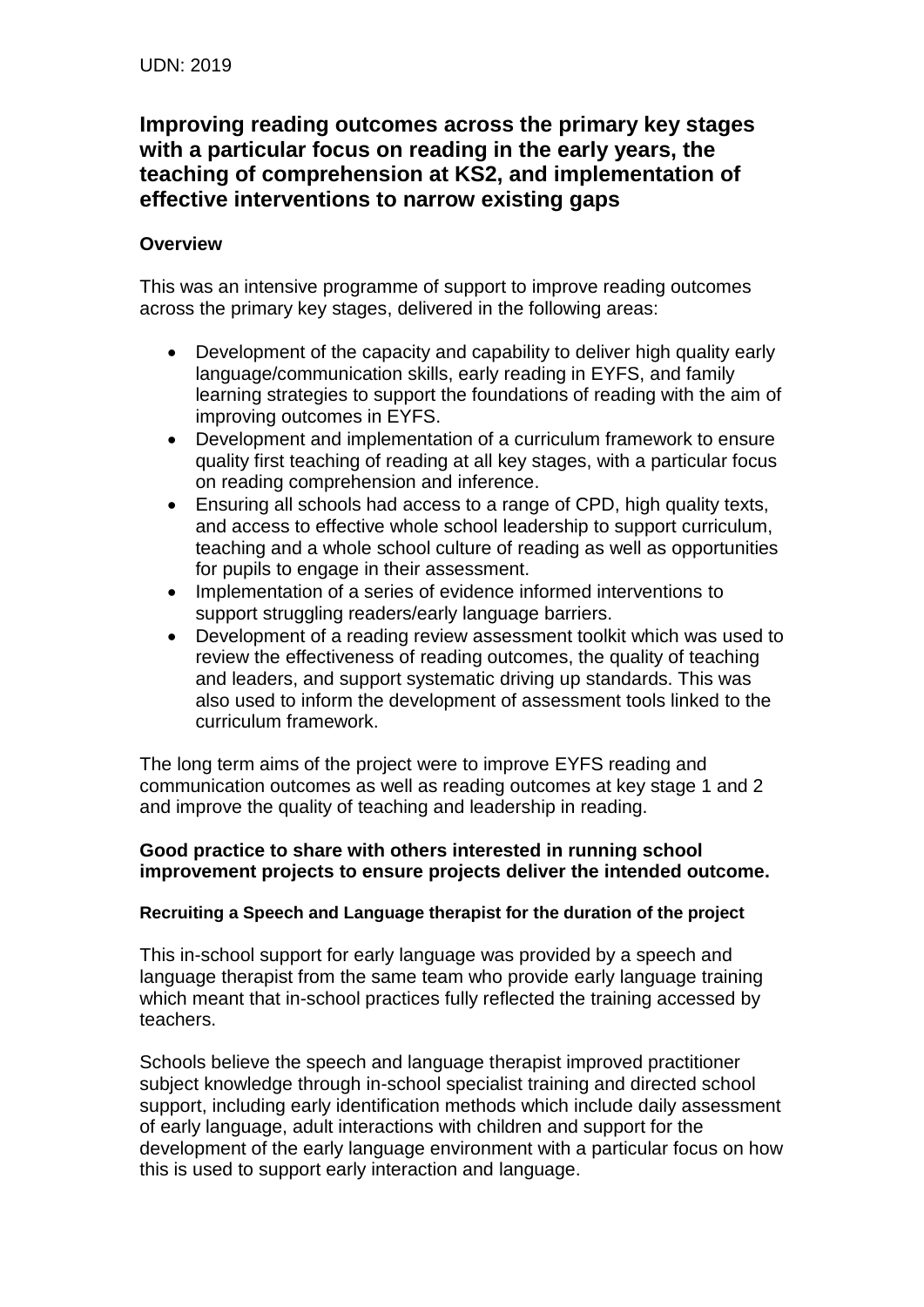### **Early Language intervention Training**

Early language intervention training has been one of the key strands of training of the project and was aimed at ensuring all project schools had a least one member of staff trained as an early years champion, who would be able to embed and cascade the learning from this project. The training package chosen was an intensive learning programme over a number of weeks with home study, but was very well supported by schools who committed the CPD investment time for their staff, and staff were fully engaged in the time commitment requirements of the training. The success of the training was demonstrated by the request by schools for an additional cohort of training (20 staff) due to the level of interest and need for the programme. The additional cohort of training was provided and has meant that some of our larger schools have two "Early Language Champions" and this is particularly important where there is provision for 2 year olds. This also adds more sustainability to the Early Language development developments in long-term practice.

#### **Establishing a Reading Framework in every school**

Schools were also provided with significant resources and tools to support them in delivering the different strands of teaching reading. The project recognised that although this training was at the core of every project school establishing a structure reading framework within their school, it also recognised that some schools would not have the 'readiness' or capacity to implement change, and this was considered to be a pivotal to the success and long term sustainability of the project. In response to this, all schools were allocated an initial SLE support day to ensure every school had a plan of action/developments to support implementation, and it was via this initial one day of planning, which determined whether a school only needed future monitoring support in relation to implementation or additional SLE expertise and capacity to enable delivery and implementation of the plan. In some cases, where schools had interim or no identified lead to take on the leadership requirements of the project, the SLE would fulfil the key elements of this role working in partnership with teachers.

#### **Resources**

As part of delivery the project team became aware that some schools didn't have appropriate books, with the relevant level of engagement linked to early reading skills, and in response to this, through partnership links with other organisations the project team was able to access some initial resources to use, which also reinforced the need for the school to invest in these resources, which for a small number of pupils required limited funding.

#### **Whole school Culture of Reading**

Assessing schools views and actions to create a whole school culture of reading were gathered at the beginning of the project both through the reading review and questionnaire. This enabled the project to a) ensure all schools understood that this was integral to the project, and b) gain an initial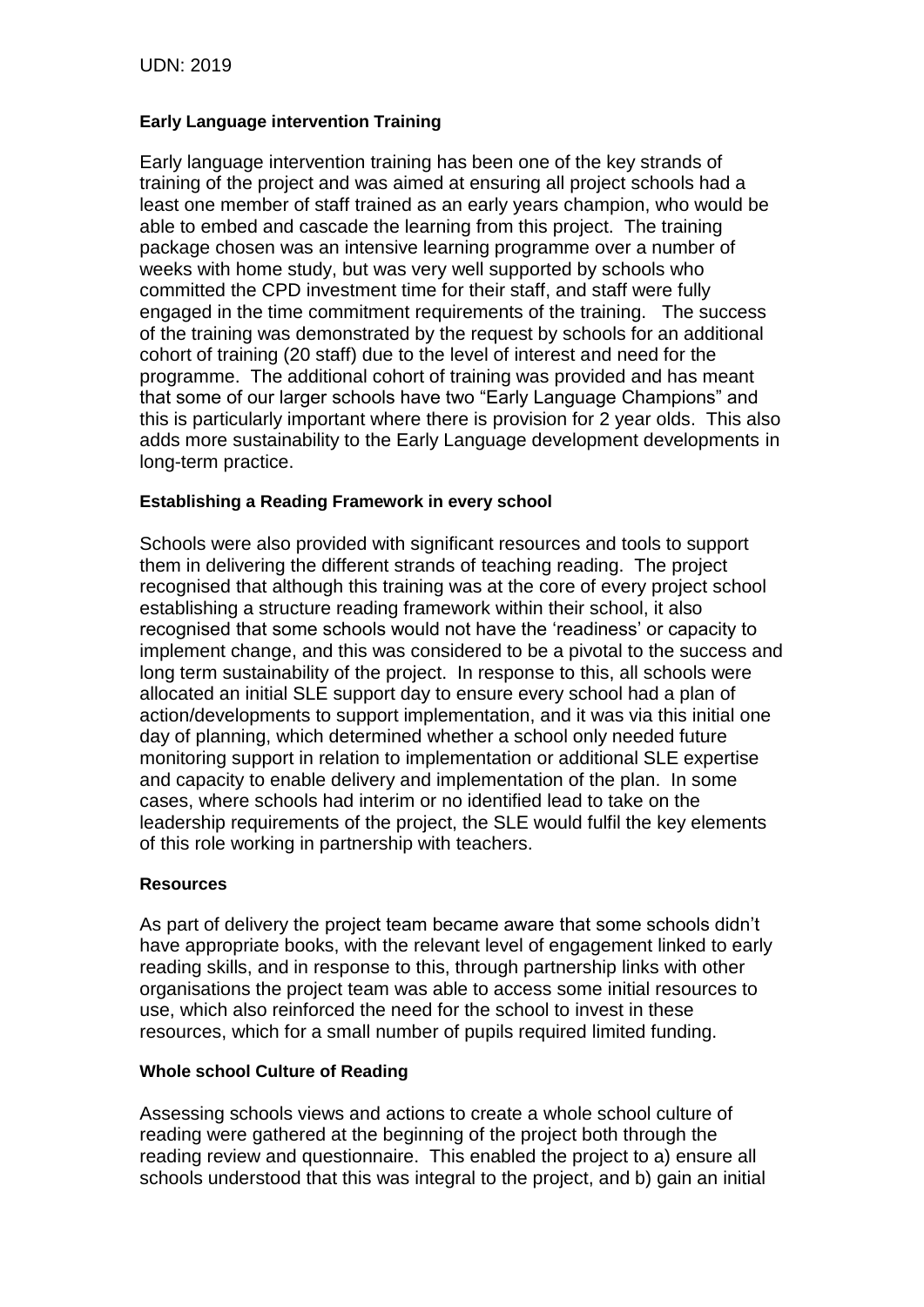understanding of where different schools were at in relation to the achievement of this. The project identified the need to ensure whole school culture of reading developments were linked into the overall project development strands rather than it being seen as a standalone development. An example of this was the development of the environment which was linked into specific developments such as creating an 'Early Language environment' and working with parents to support reading at home, which was linked into the overall reading framework regarding homework.

In addition to this strategies to develop a whole school culture of reading, including children having a love of reading, were shared within the networks and included discussions around engagement of parents, the environment, need to invest in books, the use of texts to stimulate interest, communication and learning and the learning structure of the day to include time for reading. Schools began to take the view that without the time and opportunities for pupils to engage in reading, including opportunities at home; without appropriate reading resources which stimulate interest, engage pupils and support their ongoing reading skills; and without a school environment which puts reading and language development at the heart, then progress in reading – a key skill to success in writing and all other curriculum areas – schools will struggle to raise standards. 'Key Look Fors' were developed to support schools in having clarity regarding what effective practice looks like in relation to both delivery/teaching and leadership. These have specifically described what we are expecting to see or for a school to have in place, to enable them to demonstrate effective delivery/teaching and leadership.

#### **Governance and Management Group**

The project had a clearly identified governance and management structure with pre-project determined reporting timelines and remits, and clear expectations regarding agendas and minutes. This has enabled the project to be held to account and for all relevant leaders to be clear about reporting arrangements in relation to key milestones, prioritising and directing of resources in line with project funds available, and also the reporting of challenges which are being faced to ensure appropriate action can be taken to resolve these where possible. The project delivery leadership was appointed at the beginning of the project from a range of interested and experience leaders within the LA and Nottinghamshire Teaching Schools, through an open and transparent interview process. The leaders had particular expertise in – Early Years/ KS1, Whole School Reading and KS2, Inclusion and Interventions, and although not employed to the project on a full time basis they all had to demonstrate their availability to the project in line with the set number of days required per term, also allowing some additional flexibility, if required.

A governance group was identified to include representation from the key strategic SSIF delivery partners, including the lead teaching school (Chair) and two out of the other 4 remaining teaching schools, an LA representative, and 1 external provider (Speech and Language Team). The governance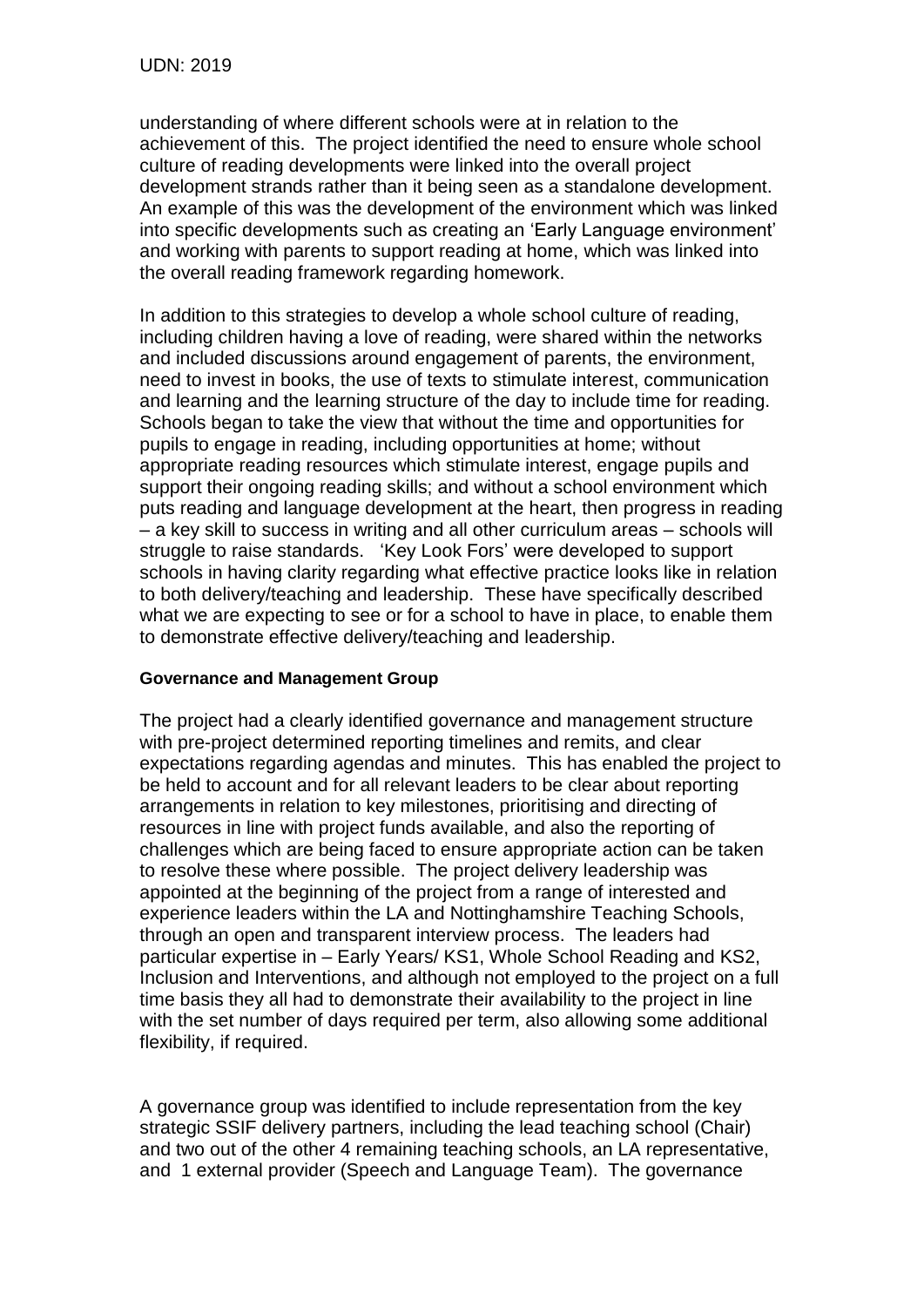group met on a ½ termly basis throughout the project to consider and hold the project and the project management team to account in line with their remit and the long and short term project targets. This involved receiving information and progress updates in relation to project activities, key milestones, and finance, along with engaging in decision making to approve the targeting of resources, ensuring openness and transparency, which was particularly important where project schools are from different MATs or from the LA.

### **Enthusiasm of schools and sharing of their good practice**

A key success of the project, not only in relation to supporting delivery and impact of the project but also in supporting sustainability of the project, was the building of engagement and enthusiasm of key leaders within project schools, with an increasing number of school leaders in sharing their practice to support others. This has been achieved by the project delivery leaders and SLEs recognising and valuing the developments leaders and teachers have achieved and by doing this also building their confidence and engagement in the project. The ½ termly networks in early language/reading, phonics and whole school reading have increasingly moved from project led to school led, reflecting the development journey of the project. The enthusiasm of schools and their willingness to share good practice has been demonstrated through their willingness to provide case studies, which will form part of the overall end of project toolkit.

### **Lessons learned - What the project may do differently in the future**

### **Ensuring sufficient System Leaders available**

SLEs were recruited through individual Nottinghamshire teaching schools and the LA identifying system leaders with the skills and expertise to support project schools with reading developments. Due to the scale of the project a large number of SLEs with expertise from Early Years to KS2 were required and this led to an initial training issue where there were a large number of SLEs to be trained. Although the training was effective, due to the number of SLEs this did not achieve full consistency of deep understanding of project requirements, and in particular their role in determining individual school needs in relation to a specific aspect of development. This led to project schools initially receiving variable support. Also some system leaders found the project 'not specific enough' to enable them to do their role [they were used to being asked to support the Year 6 teacher and not to identify the support needs and target where most needed]. In other cases some SLEs wanted to deliver support which was not part of the project, and they found this restricted their practice. In addition to this reliability of the SLEs proved an issue as the SLEs available at the beginning of the project (Year 1) did not necessarily have time available in the second year due to changes in role etc., also as project schools were from across the whole of Nottinghamshire, SLEs were not necessarily based in the areas they were most needed which led to a number of SLEs having time/ capacity but being unwilling to travel to project schools outside of a given radius.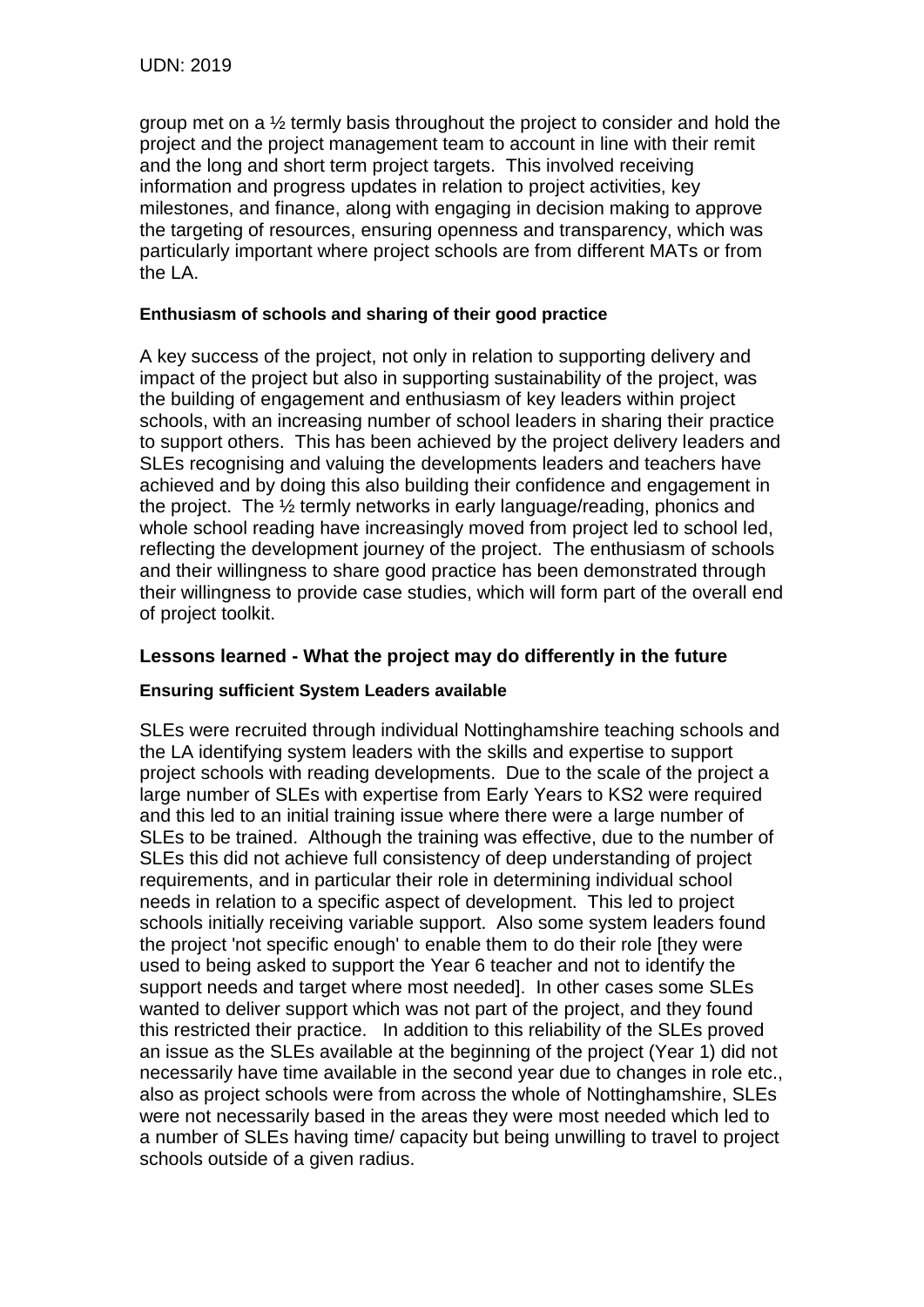In the future should we require 'System Leaders' in particular areas we would recruitment them on either a fixed term contract or secondment or agree specific days (set days) per week from schools for a fixed period of time. This would mirror what we have achieved with the Speech and Language Therapist and would increase consistency and reliability from day one, and would also impact further on outcomes at the end of the project.

#### **Ensuring effective communication channels and systems regarding booking and arrangements for training**

It was communicated to all project schools that the booking arrangements were via their action plan, which specifically identified their training, but in the absence of a specific booking form many schools failed to understand that they were 'booked on the training' and so in some cases did not attend as expected. Also communication and arrangements with regard to training relied on the head teacher identifying the teachers/ leaders to attend and ensuring they were informed of this, which also did not happen as effectively as required. Although changes took place in relation to communication of bookings and arrangements throughout the project, the project was on the back foot of this and were trying to 'catch up' and ensure schools were effectively informed. We also had to build in additional communication to ensure all relevant partners e.g. lead partners in MATs/English directors wanted to know which training was being accessed, and in some cases were key to ensure the relevant school was engaged. In the future we would ensure we placed greater emphasis at the beginning of the project on establishing these procedures and systems and communicating them and ensuring all relevant contact details were available so that the full range of partners had access to the information.

### **Establishing a clear ICT infrastructure for the project**

The project team included a FHT/Cotgrave Candleby Lane School (CCLS) based member of staff who was responsible for all formal communication via the CCLS/ FHT secure ICT system, and for storing centrally all relevant documentation. However, end of project evaluation identifies that the project team would have found it much easier to have a common ICT system for sharing documentation and completion of documentation etc. and for email communication. Although this did not directly impact on the overall outcomes of the project, it is felt that this is something that would be considered with any other future project.

#### **Engagement of relevant MAT leads in relation to relevant project schools**

Although MATs, the LA and other relevant partners, including governors, were invited to the project launch event, the initial project communication channels were established between the project team and the 34 schools. What became evident early in the delivery of the project was that some aspects of the project could be conflicting with or overlapping with practices of the MAT any project school was linked to. In response to this additional communication channels were developed and implemented, early on in the project, with relevant MAT leaders and this minimised any future overlap or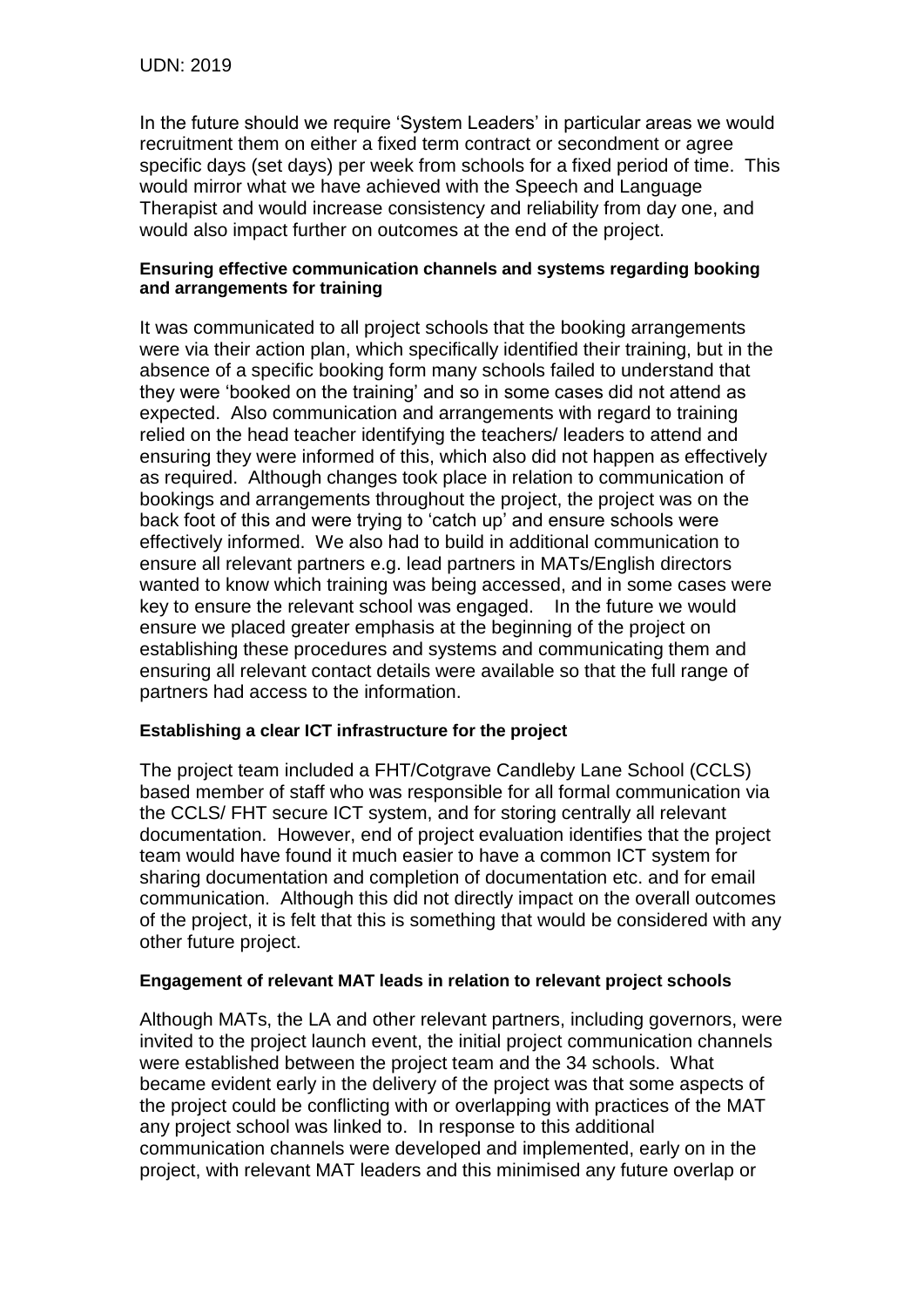conflict. The only barrier that remained throughout the project was the need for the project to be sensitive regarding project targets to ensure project schools did not end up with three sets of targets – the school target, the MAT target and the project target, and therefore monitoring of schools in line with project targets was linked into the overall monitoring of their school and MAT target and how this related to project expectations. The key focus of this was to ensure that the project supported and enhanced what schools, MATs, and the project were aiming to achieve without building in additional layers of bureaucracy – ensuring that current systems and processes are enhanced to support what needs to be achieved rather than conflicting with it. In the future, on setting up communication channels we will ensure communication channels and agreements with relevant key partners are established at the beginning of the project.

### **Sustainability measures taken by projects to ensure improvement are sustained beyond the funding period.**

The project, although focused on achieving demonstrable impact, was more importantly focused on changing or improving the quality of the leadership and teaching and learning of reading, to ensure that a) outcomes/impact would be achieved during the project, and b) further outcomes/impact will continue to be achieved beyond the project. Changing the culture of reading, including the reading environment and fostering a love of reading was key and something that will have a lasting impact beyond the end of the project.

A key sustainable project action was to ensure that every school had a clear framework for supporting the teaching of reading which would be effectively led and monitored to ensure year-on-year impact

More recently an English Hub has been designated through Flying High Trust (the lead organisation for the SSIF Forever Reading Project) and developments are currently taking place to enable the English Hub to continue training, support and bespoke developments for the project schools which are not yet within 10% of national or where there still remains significant teaching or leadership concerns, working in partnership with the relevant organisation the LA or Multi-Academy Trust. This project has also played a key role in establishing models of working within the context of a diverse landscape which will support the English Hub in being able to work with schools from different MATs and the LA and in partnership with the relevant English Leaders within these organisations, as the project has been a joint LA and MAT project and the benefits of working together to achieve a common goal have been recognised.

To support sustainability of the project developments and learning for other Nottinghamshire Schools and Schools beyond Nottinghamshire - A toolkit of the key resources, project 'Look Fors' and Individual Project School Case Studies has been developed and will be circulated to all Nottinghamshire Primary Schools, relevant Nottingham Schools and the LA and Nottinghamshire MATs at the end of July 2019. The developments of the project are also currently being reviewed and linked into the English Hub offer from September 2019, as part of the transition from the reading project into